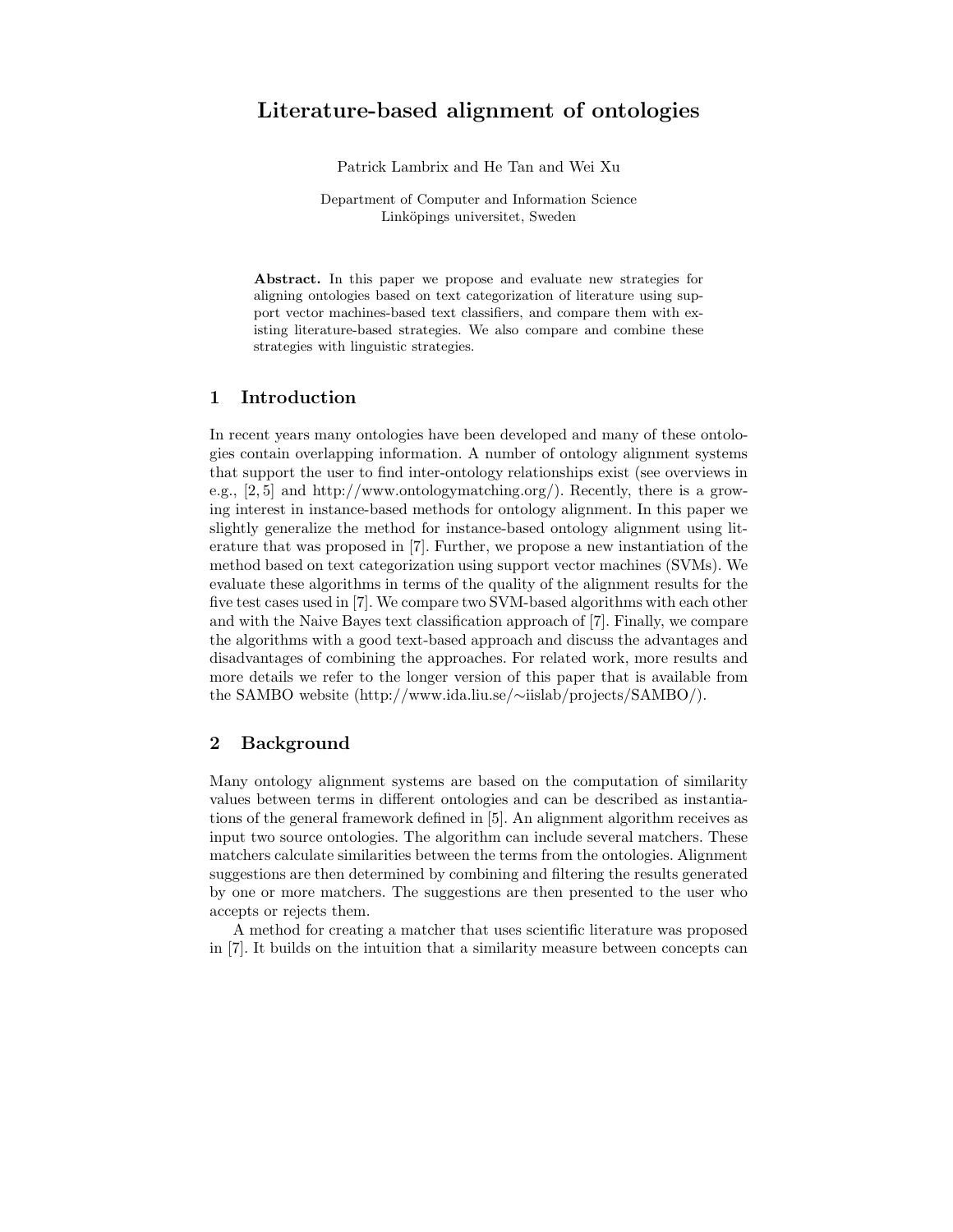be computed based on relationships between the documents in which they are used. It contains the following basic steps (slightly generalized). (1) Generate corpora. For each ontology that we want to align we generate a corpus of documents. (2) Generating classifiers. For each ontology one or more document classifiers are generated. The corpus of documents associated to an ontology is used for generating its related classifiers. (3) Classification. Documents of one ontology are classified by the document classifiers of the other ontology and vice versa. (4) Calculate similarities. A similarity measure between concepts in the different ontologies is computed based on the results of the classification.

In [7] an instantiation (NB) of this method was implemented and evaluated using test cases involving biomedical ontologies. For step 1 a corpus was generated by querying PubMed (October 23, 2005) with each concept and retrieving the 100 most recent abstracts (if there were so many) for each concept. In step 2 one Naive Bayes classifier per ontology was generated. The classifiers return for a given document  $d$  the concept  $C$  in the ontology for which the posterior probability  $P(C|d)$  results in the highest value. In step 3 the Naive Bayes classifier for one ontology was applied to every abstract in the abstract corpus of the other ontology and vice versa. Finally, in step 4 a similarity value between two concepts was computed using the numbers of abstracts associated with one concept that are also related to the other concept as found by the classifiers.

In general, in step 2 a document may be assigned to several concepts and thus we may regard the classification of documents to concepts as several binary classification problems, one for each concept in an ontology. In the next section we propose an instantiation of the method that does exactly this and is based on SVMs. SVMs [8] is a machine learning method that constructs a separating hyperplane in a feature space between two data sets (positive and negative examples) which maximizes the margin between the two sets. The setting can also be generalized to learning from positive and unlabeled examples (e.g. [6]).

## 3 Alignment algorithms

The basic algorithm implements the steps as follows. (1) Generate corpora. We used the same corpora as in [7]. (2) **Generating the classifiers.** For each concept in each ontology an SVM text classifier was generated. We used the LPU [6] system. LPU generates text classifiers based on positive and unlabeled examples. The abstracts retrieved when querying for a concept were used as positive examples for that concept. Further, for a given concept we used one abstract of each other concept in the same ontology as unlabeled examples. The SVM text classifier for a concept returns for a given document whether the document is related to the concept. It returns a value that is positive if the document is classified to the concept and negative otherwise. (3) Classification. The SVM text classifier for each concept in one ontology is applied to every abstract in the abstract corpus of the other ontology and vice versa. The classification was done by using the text classifiers generated by LPU within the SVM<sup> $light$ </sup> system [4]. Observe that a document can be classified to zero, one or more than one concept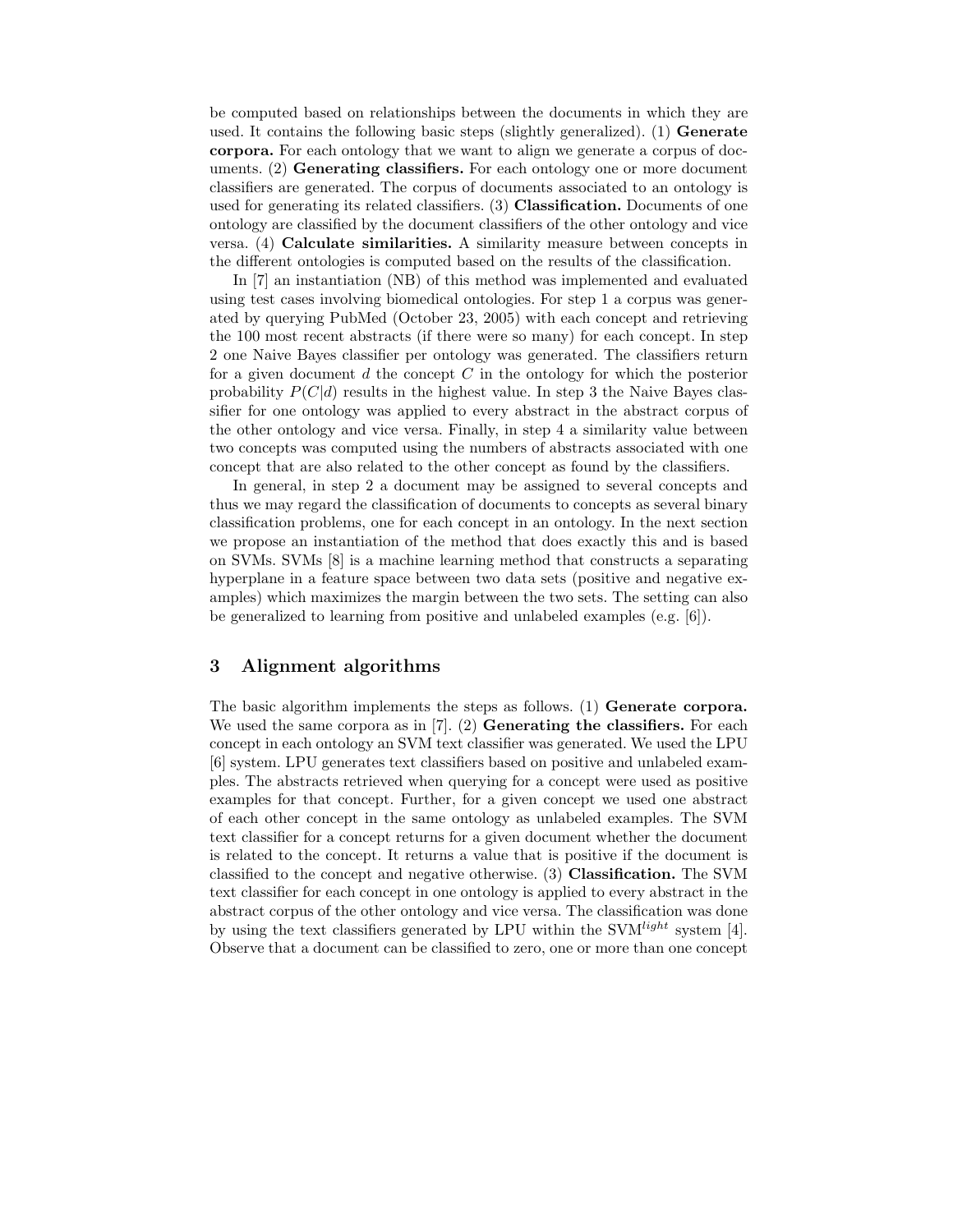in an ontology. (4) Calculate similarities. We define the similarity between a concept  $C_1$  from the first ontology and a concept  $C_2$  from the second ontology as:

$$
\frac{n_{SVMC-C_2}(C_1, C_2) + n_{SVMC-C_1}(C_2, C_1)}{n_D(C_1) + n_D(C_2)}
$$

where  $n_D(C)$  is the number of abstracts originally associated with C, and  $n_{SVMC-C_q}(C_p, C_q)$  is the number of abstracts associated with  $C_p$  that are also related to  $C_q$  as found by classifier  $SVMC - C_q$  related to concept  $C_q$ .

The pairs of concepts with a similarity measure greater or equal than a predefined threshold are then presented to the user as candidate alignments.

In NB a document was classified to exactly one concept. We wanted to evaluate whether this has a real influence in the similarity computation. Therefore, we also developed an alternative to the basic SVM algorithm where in step 3 a document can be classified to only one concept. We assign a document only to the concept for which its SVM classifier generated the highest positive value for that document. In the case more than one classifier produces the highest positive value, then one of the associated concepts is chosen.

#### 4 Evaluation

We evaluate the proposed algorithms with respect to the quality of the suggestions they generate. We also compare them to NB as well as to the best textbased matcher (TermWN) implemented in SAMBO [5]. Further, we investigate the combination of the proposed algorithms and TermWN.

We used the following set-up. We use the same five **test cases** as in [7]. For the first two cases we use a part of a Gene Ontology (GO) ontology together with a part of Signal Ontology (SigO). The first case,  $B$  (behavior), contains 57 terms from GO and 10 terms from SigO. The second case, ID (immune defense), contains 73 terms from GO and 17 terms from SigO. The other cases are taken from the anatomy category of Medical Subject Headings (MeSH) and the Adult Mouse Anatomy (MA): nose (containing 15 terms from MeSH and 18 terms from MA), ear (containing 39 terms from MeSH and 77 terms from MA), and eye (containing 45 terms from MeSH and 112 terms from MA). Golden standards for these cases were developed by domain experts. Further, we use the same corpus as in [7]. We use SVM-based matchers based on sets of maximum 100 documents per concept. These matchers are denoted as SVM-P and SVM-S where P and S stand for Plural (a document can be classified to several concepts) and Single (a document can be classified to only one concept), respectively.

The results are given in table 1. The first column represents the cases and the number of expected alignments for each case based on the golden standards. The expected alignments are a minimal set of suggestions that matchers are expected to generate for a perfect recall. The second column represents threshold values. The cells in the other columns contain quadruplets  $a/b/c/d$  which represent the number of a) suggestions, b) correct suggestions, c) wrong suggestions and d) inferred suggestions, for a given case, matcher and threshold.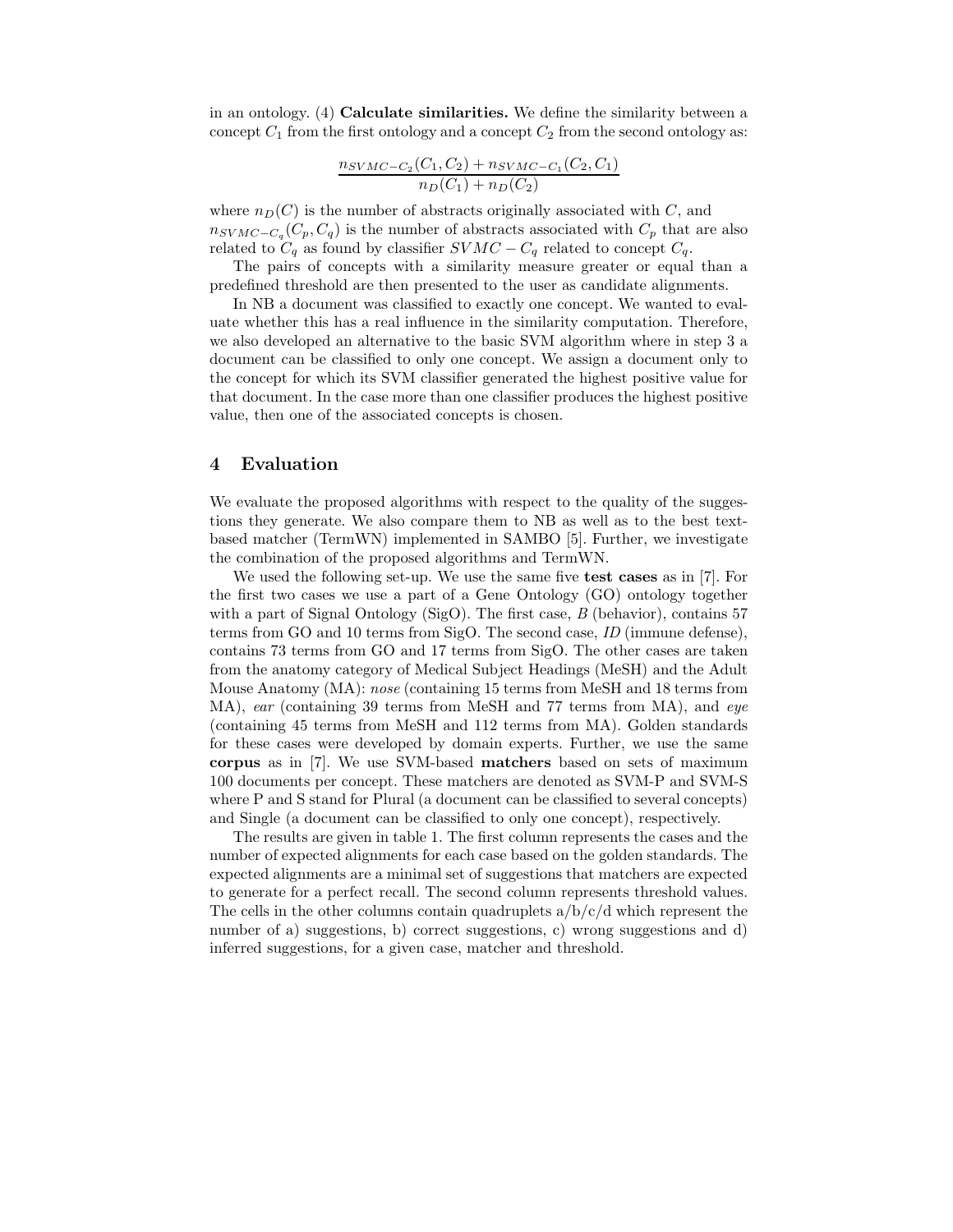Comparison of single and plural assignment. The recall for the plural assignment is much higher than the recall for the single assignment. This comes, however, at a cost. The precision for the single assignment algorithm is much higher than for the plural assignment algorithm. We see a real trade-off here: find many expected alignments, but also get many wrong suggestions, or, find few expected alignments, but receive almost no wrong suggestions.

Comparison of NB and SVM-S. These two single assignment algorithms give relatively few suggestions but have high precision. However, NB gives always more suggestions than SVM for the same threshold. NB also always gives suggestions, except for case ID and threshold 0.8, while SVM-S often does not give suggestions. It is clear that SVM-S does not perform well with high thresholds. In general, NB has slightly better recall than SVM-S, while SVM-S has slightly higher precision than NB.

|                | Th               | SVM-P                                                     | SVM-S               | NB                    |                                 | $TermWN TermWN +$ | $TermWN+$                 |
|----------------|------------------|-----------------------------------------------------------|---------------------|-----------------------|---------------------------------|-------------------|---------------------------|
|                |                  |                                                           |                     |                       |                                 | SVM-S             | SVM-P                     |
| B              | 0.4              | 387/4/258/125                                             | 0/0/0/0             | 4/2/1/1               | 58/4/22/32                      | 4/4/0/0           | 156/4/84/68               |
| $\overline{4}$ | 0.5              | 306/4/203/99                                              | 0/0/0/0             | 2/2/0/0               | 35/4/13/18                      | 4/4/0/0           | 52/4/19/29                |
|                | 0.6              | 225/4/148/73                                              | 0/0/0/0             | $\sqrt{2/2}/0/0$      | $\frac{13}{4}{/4}$              | 0/0/0/0           | $\sqrt{21}/4$<br>Ί0       |
|                | 0.7              | 130/3/79/48                                               | 0/0/0/0             | 2/2/0/0               | 6/4/0/2                         | 0/0/0/0           | 7/4/<br>$^{\prime}1/2$    |
|                | 0.8              | 36/0/22/14                                                | 0/0/0<br>(0)        | 1/1/0/0               | 4/4/0/0                         | 0/0/0/0           | 4/4/0/0                   |
| ID             | 0.4              | $\sqrt{672}/8/592/72$                                     | 2/2/0/0             | 9/6/3/0               | 96/7/66/23                      | 8/6/2/0           | 302/8/262/32              |
| 8              | 0.5              | 490/8/433/28                                              | $\frac{1}{0}/0/0/0$ | 5/5/0/0               | 49/7/25/17                      | 6/6/0/0           | $\frac{155}{7/127/21}$    |
|                | 0.6              | $\frac{336}{8} \cdot \frac{300}{28}$                      | 0/0/0/0             | 2/2/0/0               | 16/5/5/6                        | 2/2/0/0           | 7/48/<br>71<br>'16        |
|                | 0.7              | 222/6/191/25                                              | 0/0/0/0             | 1/1/0/0               | 7/5/2/0                         | 1/1/0/0           | 19/7<br>7/5               |
|                | 0.8              | 108/5/93/10                                               | 0/0/0/0             | 0/0/0/0               | 6/4/0/2                         | 0/0/0/0           | 7/5/2/0                   |
| nose 0.4       |                  | 155/7/124/24                                              | 5/5/0/0             | 6/5/1/0               | 48/7/37/4                       | 9/7/2/0           | 80/7/66/7                 |
| 7              | 0.5              | 120/7/91/22                                               | 4/4/0/0             | 6/5/1/0               | $\sqrt{28/7}/18/3$              | 7/7/0/0           | 58/7/47/4                 |
|                | 0.6              | 85/7/60/18                                                | 2/2/0/0             | 5/5/0/0               | 8/6/2/0                         | 6/6/0/0           | 31/<br>1477               |
|                | 0.7              | 58/6/45/7                                                 | 0/0/0/0             | $\sqrt{5/6/0}$        | 6/6/0/0                         | 4/4/0/0           | 11                        |
|                | 0.8              | 34/6/27/1                                                 | 0/0/0/0             | 3/3/0/0               | 6/6/0/0                         | 1/1/0/0           | 6/6/0/0                   |
| ear            |                  | $0.4 1224/24/1056/144 14/12/2/0 18/16/2/0 155/26/110/19 $ |                     |                       |                                 |                   | 34/25/8/1 585/27/481/77   |
| $27\,$         | 0.5              | $957/23/822/112$ 11/10/1/0 15/14/1/0                      |                     |                       | 99/26/65/8                      |                   | $27/23/4/0$ 203/26/146/31 |
|                | 0.6 <sub>l</sub> | 696/22/590/84                                             |                     | $1/1/0/0$ $12/11/1/0$ | 47/26/19/2                      | 17/17/0/0         | 96/24/64/8                |
|                | 0.7              | 478/22/392/64                                             |                     | $0/0/0/0$ 11/10/1/0   | 34/26/8/0                       | 12/12/0/0         | 55/23/28/4                |
|                | 0.8              | 278/21/223/34                                             | 0/0/0/0             | 3/3/0/0               | $\frac{28}{25}{\overline{3}}/0$ | 1/1/0/0           | $\sqrt{29}/21/6/2$        |
| eye            |                  | $0.4 20\overline{55}/25/1926/104$                         | 7/<br>φ.            | /0 25/18/7/0          | 135/26/100/9                    |                   | 28/23/5/0 643/25/568/50   |
| 27             | 0.5              | 1481/25/1366/90                                           |                     | $4/4/0/0$ $18/17/1/0$ | $\sqrt{74/23}/44/7$             |                   | $21/20/1/0$ 272/25/221/26 |
|                | 0.6              | 957/25/860/72                                             |                     | $0/0/0/0$ 14/14/0/0   | 33/22/10/1                      |                   | 16/16/0/0 138/24/101/13   |
|                | 0.7              | 612/24/539/49                                             |                     | $0/0/0/0$ 10/10/0/0   | 24/21/3/0                       | 7/7/0/0           | 54/21/27/6                |
|                | 0.8              | 344/23/290/31                                             | 0/0/0/0             | 3/3/0/0               | 22/20/2/0                       | 0/0/0/0           | $\sqrt{25}/21/4/0$        |

Table 1. Results.

Comparison with and combination with other matchers. The table also shows the quality of the suggestions of TermWN (from [5]), and the combinations